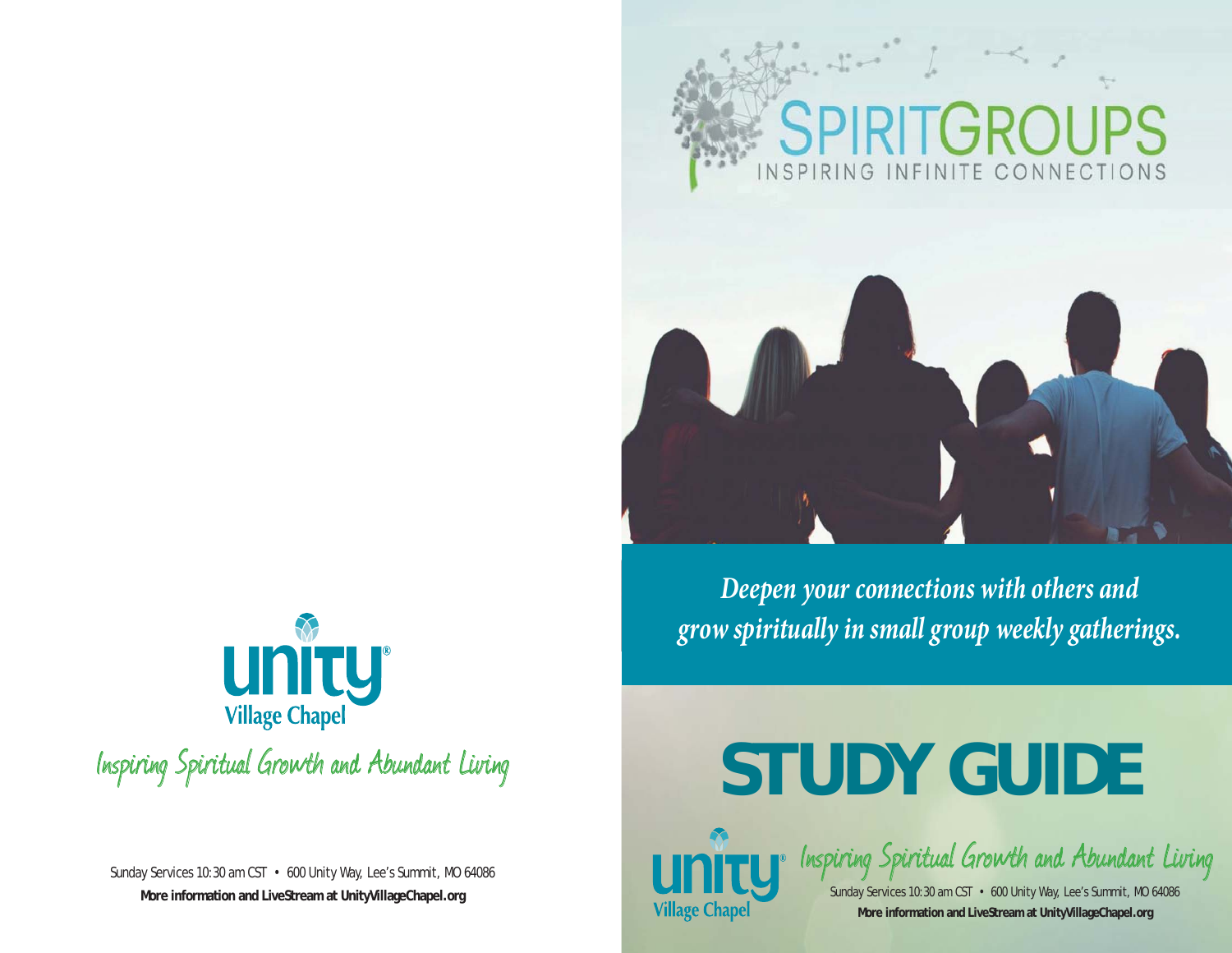| <b>Group Details &amp; Contacts</b>                                          | 8<br><b>Notes / Prayer Requests</b> |
|------------------------------------------------------------------------------|-------------------------------------|
| <b>MY GROUP IS:</b>                                                          |                                     |
| <b>MY GROUP GATHERING DAY &amp; TIME IS:</b>                                 |                                     |
| <b>MY GATHERING LOCATION IS:</b>                                             |                                     |
| <b>MY GROUP HOST IS:</b>                                                     |                                     |
| <b>HOST CONTACT INFORMATION:</b><br><b>GROUP MEMBER CONTACT INFORMATION:</b> |                                     |
| and the control of the control of the                                        |                                     |
|                                                                              |                                     |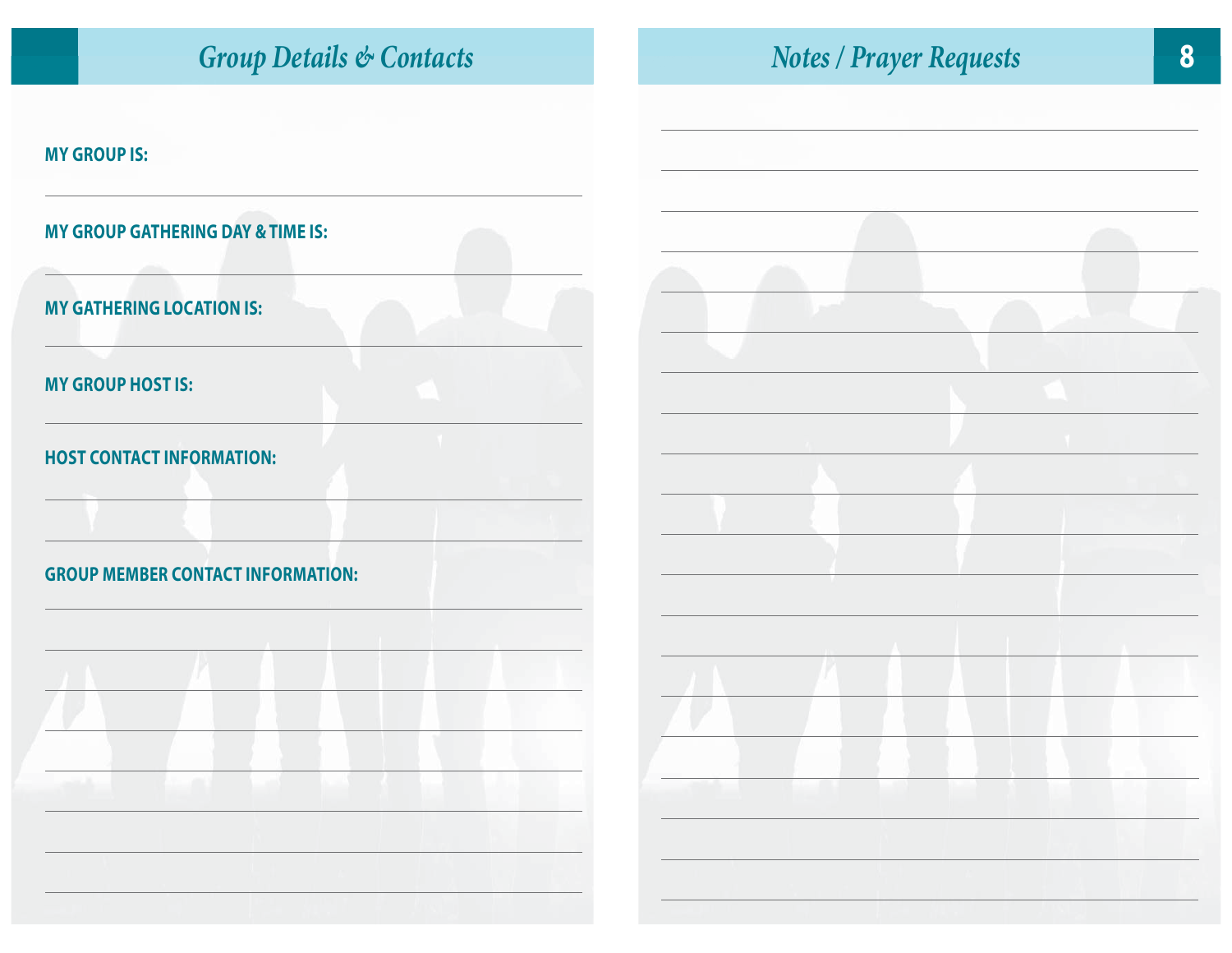# *Service Opportunites*

## **ONGOING OPPORTUNITIES THROUGHOUT THE YEAR**

- **•** Fellowship (After Sunday Service)
- Hospitality (Sunday Service) ~ Greeting, Ushering, etc.
- Sunday Service Teams ~ A/V, YFM, Prayer, Media Table, etc.
- $\bullet$  Office Volunteer Team  $\sim$  Office Support, Marketing, Library Archivng, etc.
- Social Media Team
- Special Services and Events Support
- **Community Outreach & Daily Word Delivery**
- Acoustic Alcove Concert Support

## **FIRST QUARTER (JANUARY ~ MARCH)**

- Un-Trim A Tree ~ Put Away Christmas Decorations
- **Winter SpiritGroup Hosts**

#### **SECOND QUARTER (APRIL ~ JUNE)**

- **Spring SpiritGroup Hosts**
- **Agape Sacred Service Day**
- **O** Unity Peoples Convention
- Summer Film Series (June)

## **THIRD QUARTER (JULY ~ SEPTEMBER)**

- Youth & Family Ministries Summer Camp
- World Day of Prayer
- **Summer Film Series (July and August)**

## **FOURTH QUARTER (OCTOBER ~ DECEMBER)**

- **•** Pet Blessing and Memorial
- **Adventures in Spirituality SpiritGroup Hosts**
- **•** Halloween Trunk or Treat
- HarvestFest ~ UVC's Annual FUNdraiser with Live Music, Dinner & Auction
- **Gratitude Potluck**
- **Trim-A-Tree UVC Christmas Decoration**
- **O** Christmas Eve Candlelighting Service & Burning Bowl Service

# *Table of Contents*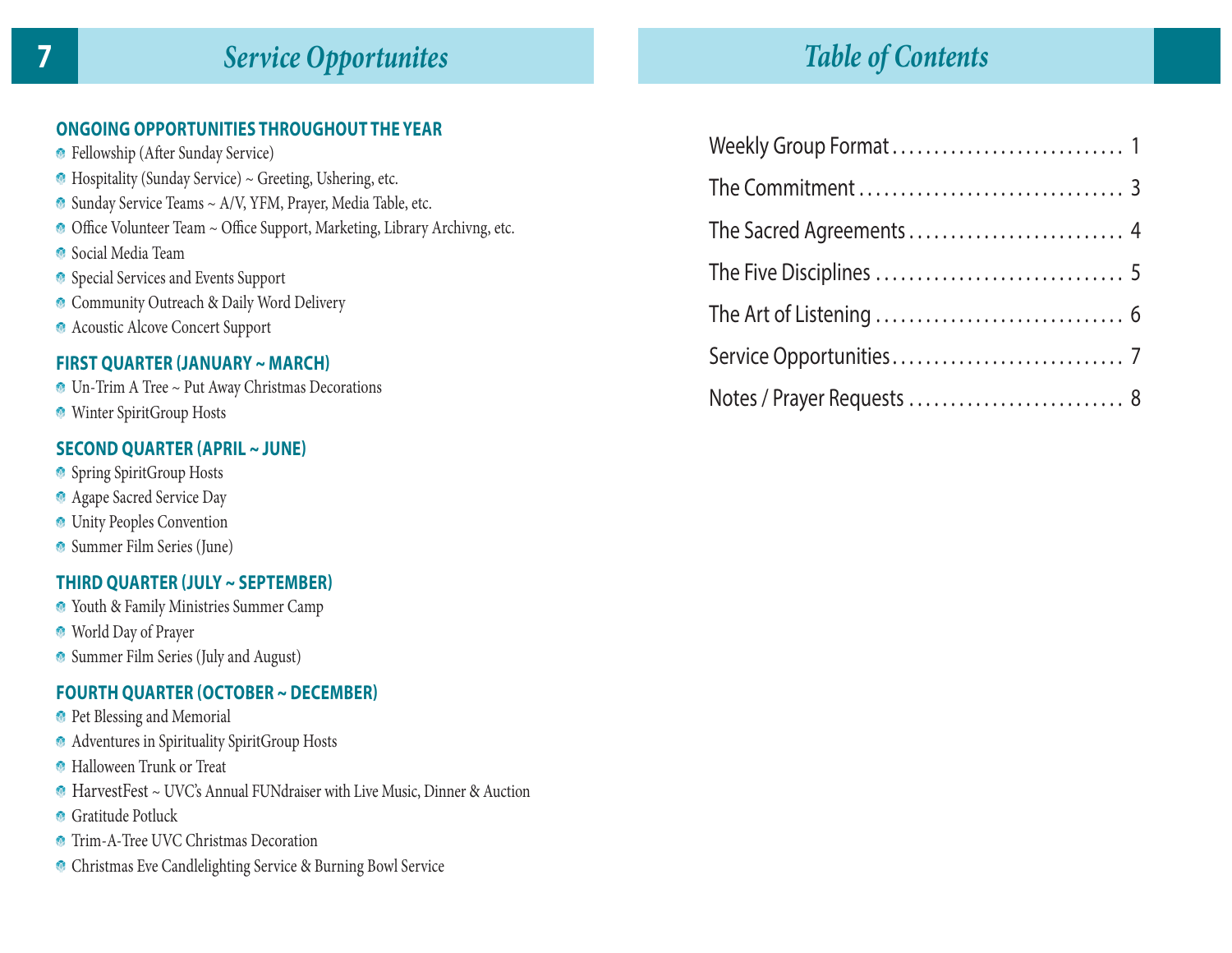## **<sup><b>**</sup> OPENING PRAYER</sup>

We open this sacred space acknowledging the power of Divine Love which draws us together today. Each of us is a unique unrepeatable expression of God. Together as One, we are a powerful combination of souls. We acknowledge and appreciate the choice each person made to be here. This is a gathering of friendship and support. We are immersed in light and we bless our community and each SpiritGroup gathering this week. Grateful for the insights, connection and spiritual growth, we say thank you Spirit. And so it is. Amen.

## **AFFIRMATION**

Our hearts, hands and eyes are open as we are immersed in a holy field of life, love, and wisdom. A mighty quickening of mind-body-Spirit is happening right here, right now.

## **<sup><b>**</sup> HOUSEKEEPING</sup>

Commitments, Sacred Agreements and the Five Disciplines; Announcements

## **<sup>C</sup>** CHECK-IN

Share what is most alive for you this week.

## **MEDITATION / MINDFULNESS EXERCISE**

We take a moment to bring our attention and intention to this present moment. (Pause) Setting aside anything that may have been on our minds and simply allowing the breath to take us deeply into this moment.

#### Tune in to the breath. (Pause)

As you slowly inhale and exhale, allow each breath to lengthen and deepen as your awareness drops from the mind to the heart center.

Let us breath here for a moment in the silence. (1-7 minutes in silence)

By the power of this practice, may all beings have freedom from suffering and the causes of suffering. May all beings know God as love and themselves as an emanation of this love. May all beings know they are born blessed and here to be a blessing to all. Namaste

## **YOU ARE** *NOT* **LISTENING TO ME WHEN:**

- You do not care about me.
- You say you understand before you know me well enough.
- $\bullet$  You have an answer for my problem before I've finished telling you what my problem is.
- $\bullet$  You cut me off before I've finished speaking.
- $\bullet$  You finish my sentence for me.
- You feel critical of my vocabulary, grammar or accent.
- $\bullet$  You are dying to tell me something.
- You tell me about your experience making mine seem unimportant.
- You are communicating to someone else in the room.
- You refuse my thanks by saying you haven't really done anything.

## **YOU** *ARE* **LISTENING TO ME WHEN:**

- You come quietly into my private world and let me be me.
- You really try to understand me even if I'm not making much sense.
- You grasp my point of view even when it's against your own sincere convictions.
- $\bullet$  You have given me your positive energy.
- You allow me the dignity of making my own decisions even though you think they might be wrong.
- You do not take my problem from me, but allow me to deal with it in my own way.
- You hold back your desire to give me good advice.
- $\bullet$  You do not offer me religious solace when you sense I am not ready for it.
- You give me enough room to discover for myself what is really going on.
- You accept my gift of gratitude by telling me how good it makes you feel to know you have been helpful.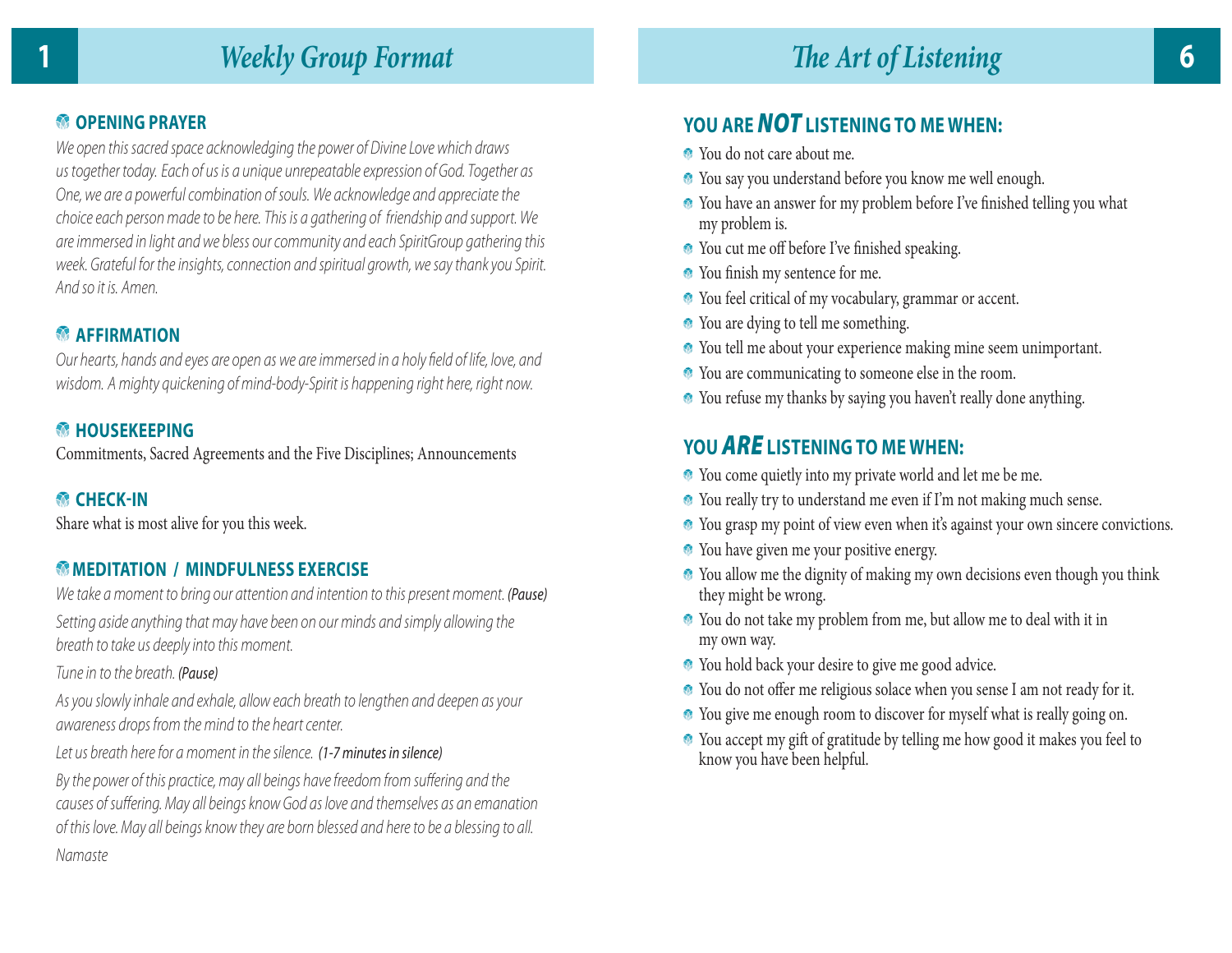Communion, Connection, Compassion, Community, Challenge.

## **COMMUNION**

Each SpiritGroup includes some form of practice for "communion" with Spirit. Usually, this means affirmative prayer, mindfulness, and/or meditation.

## **<sup><b>**</sup> CONNECTION</sup>

Each SpiritGroup devotes time during each meeting to building authentic, quality connections with one another.

## **COMPASSION**

Each SpiritGroup member is called to support others in the group by checking in on each other and holding one another in prayer during the week. When we sense that pastoral care might be helpful, we encourage that member to seek guidance and support from our ministers.

## **COMMUNITY**

Each SpiritGroup participates in some form of community service during their commitment to be together.

## **<sup><sup>7</sup>**</sup> CHALLENGE</sup>

Each SpiritGroup member is invited to select an area of "challenge" or growth during our time together. Individuals support one another in that growth by serving as accountability partners.

## **<b>M**</del> DISCUSSION

- 1. What touched you, inspired you, or captured your attention during this week?
- 2. What showed up in your life to cultivate spiritual growth and abundant living this week?
- 3. General review and discussion

## **CHALLENGES FOR THE WEEK**

Each SpiritGroup member is invited to select an area of "challenge" or growth during our time together. Individuals support one another in that growth by serving as accountability partners.

## **CLOSING**

## **Prayer Requests**

## **Acknowledgement of Spiritual Community**

SpiritGroups are part of the core services of our ministry. There is no financial offering received during this meeting. Your ongoing contributions make gatherings like this possible for everyone in our spiritual community.

## **Blessing Statement**

Divine love through us, blesses and multiplies, all of the love offerings and tithes flowing to Unity Village Chapel now. And so it is. Amen

## **Prayer for Protection**

The light of God surrounds us; The love of God enfolds us; The power of God protects us; The presence of God watches over us. Wherever we are, God is!